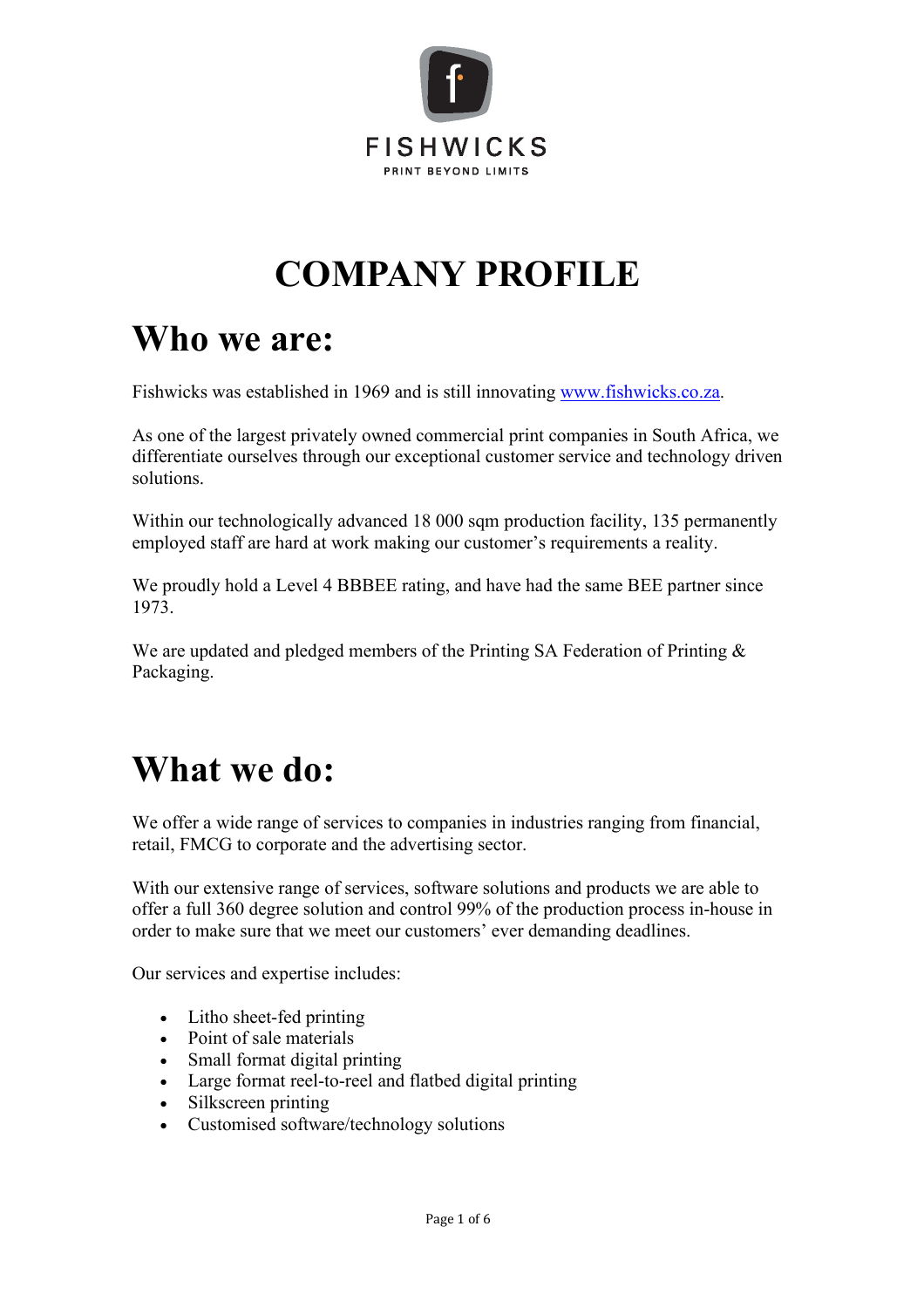

- Printing of products from one copy to millions of copies including leaflets, magazines, menus, backlit boards, posters, point of sale, printed cartons, book work , etc
- Printing on a wide range of materials from correx and board to paper, glass, vinyl and plastic.
- Assistance with formulating innovative ideas to assist with marketing campaigns
- Documenting and developing first-world software/workflow solutions

We are continuously researching ways to improve quality and increase efficiencies in our business and at the same time find ways to differentiate ourselves from our competitors.

#### **Our Customers:**

At Fishwicks, we may be experts in printing but our real passion is our customers. And they seem to love us too – with our customers coming back to us time and again because

- We ALWAYS deliver
- We treat each customer as the individuals they are each with a distinctive and unique printing requirement
- We strive to exceed expectations always rising to the challenges of each job and going beyond what is required

And even though we have the [awards](http://www.fishwicks.co.za/Fishwicks-Awards) to prove [our](http://www.fishwicks.co.za/Fishwicks-Testimonials) dedication to our work, our [customer testimonials](http://www.fishwicks.co.za/Fishwicks-Testimonials) is what really drive us.

#### **We're in Good Company:**

Fishwicks is the preferred print supplier to organisations in almost every sector. Customers come to us because we not only keep our promises, but we really do work to understand their needs. We have expertise in the following sectors

- Advertising
- Retail
- Manufacturing
- Publishing
- FMCG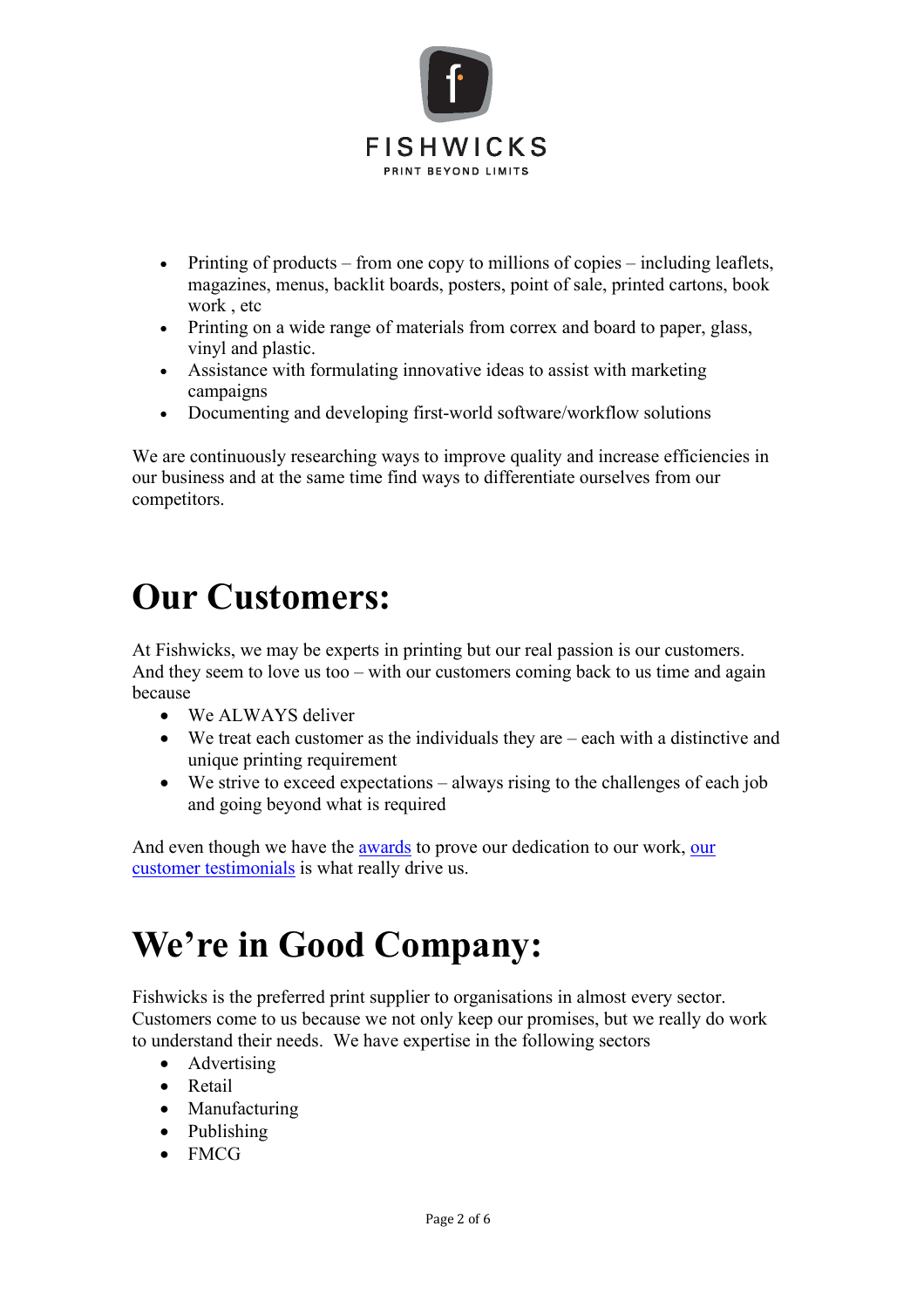

- Education
- Financial
- Government and Public
- Leisure
- Beverage

# **Creativity:**

Creativity involves two things – thinking then producing. At Fishwicks we do both. We come up with innovative ideas and then we produce them. We are commercially driven and focus on excellence on impact. We transcend traditional ideas and create meaningful new interpretations. We think, we create, we do, we make.

From concept to structural design to product, we believe in the power and value of ideas. It's how we made a brand, the brand.

#### **We earn attention:**

We rank as one of the most technologically advanced printing companies in South Africa, and our commitment to quality and service ensures that we remain world class within the print industry.

Fishwicks has been recognised numerous times in the Sappi Printer of the year awards and has won Gold, Silver and Bronze accolades. We have won Gold, Silver and "display of the year" accolades in the POPAI awards, which recognise innovative POS concepts.

We pride ourselves on understanding our customers' needs, coming up with innovative solutions and offering superlative customer service.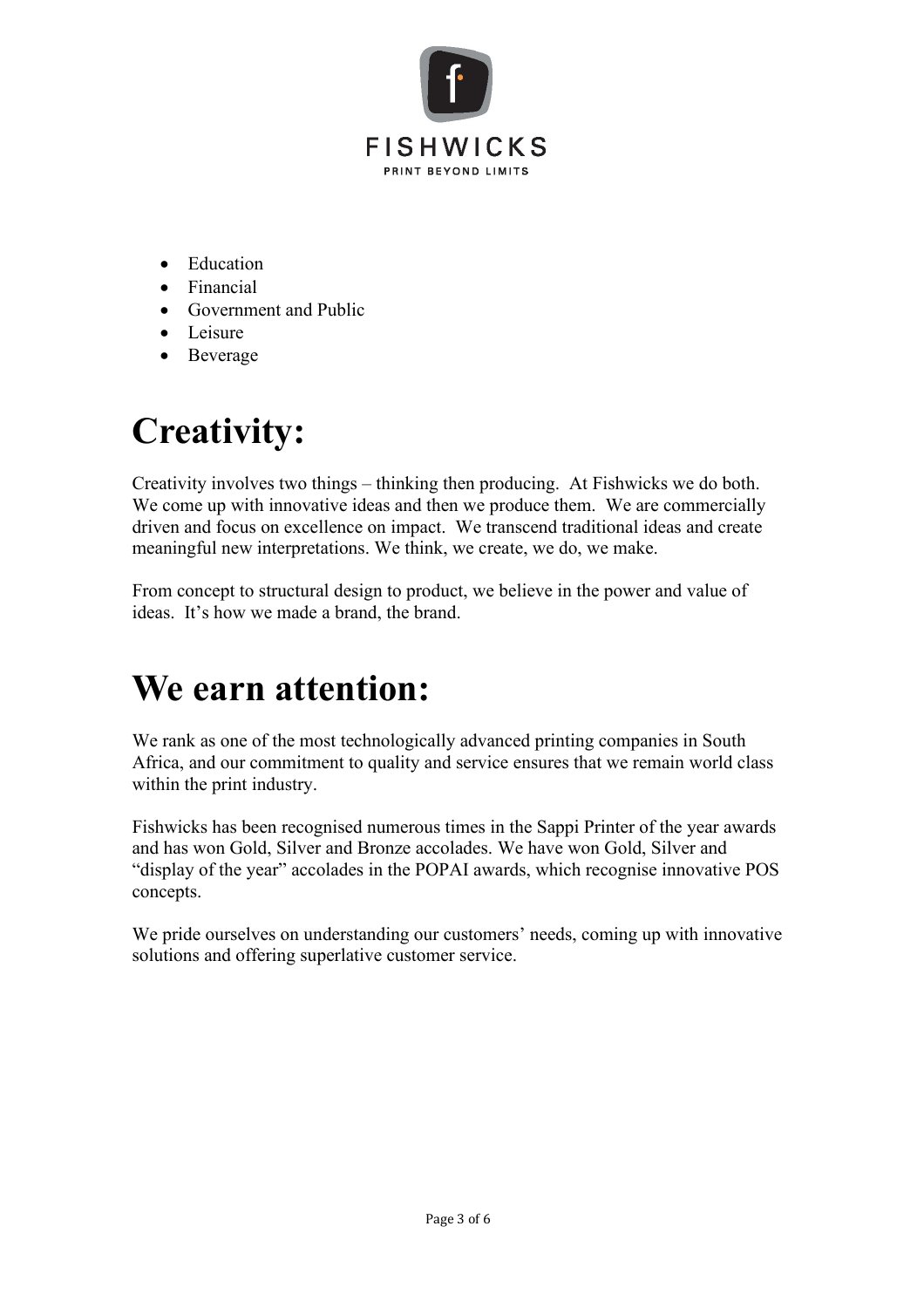

### **Who you gonna call?**

Fishwicks senior management team has been involved in the industry for many years. This has allowed us a consistency of outstanding performance for many years.

Max Nathan (Founder) Aubrey Nathan (Director) Managing Devan Gounder (Director) Operations Ronnie Kassuto Sales & Marketing Rizelda Pretorius Financial Bronwen Brotherhood Human Resources

### **Health and Safety:**

It is our policy and practice at Fishwicks to ensure that the work environment is maintained safely and without risk to the health of our Employees. In so far as it is applicable to Fishwicks Printers, we comply with the requirements of the Occupational Health and Safety Act.

Our commitment to health and safety is that any employee who shows disregard for, or contravenes this policy, whether through negligence or intent, will be dealt with in terms of the Company's disciplinary code and procedure.

# **Quality:**

Quality is viewed as a critical aspect of our business and it receives on going management focus. Fishwicks Printers' aim is to exceed the expectations of our customers on our quality of print work and service.

The quality of our printing and colour management meets the specifications of the agreed commercial printing standards. Quality control measures are in place to ensure that each job meets the required standards for print. Technical quality is ensured through utilising the knowledge of our highly skilled and experienced staff and management team.

We have a maintenance plan in place for all our machinery. This work is carried out by our in-house fully qualified maintenance team who has an excellent knowledge of all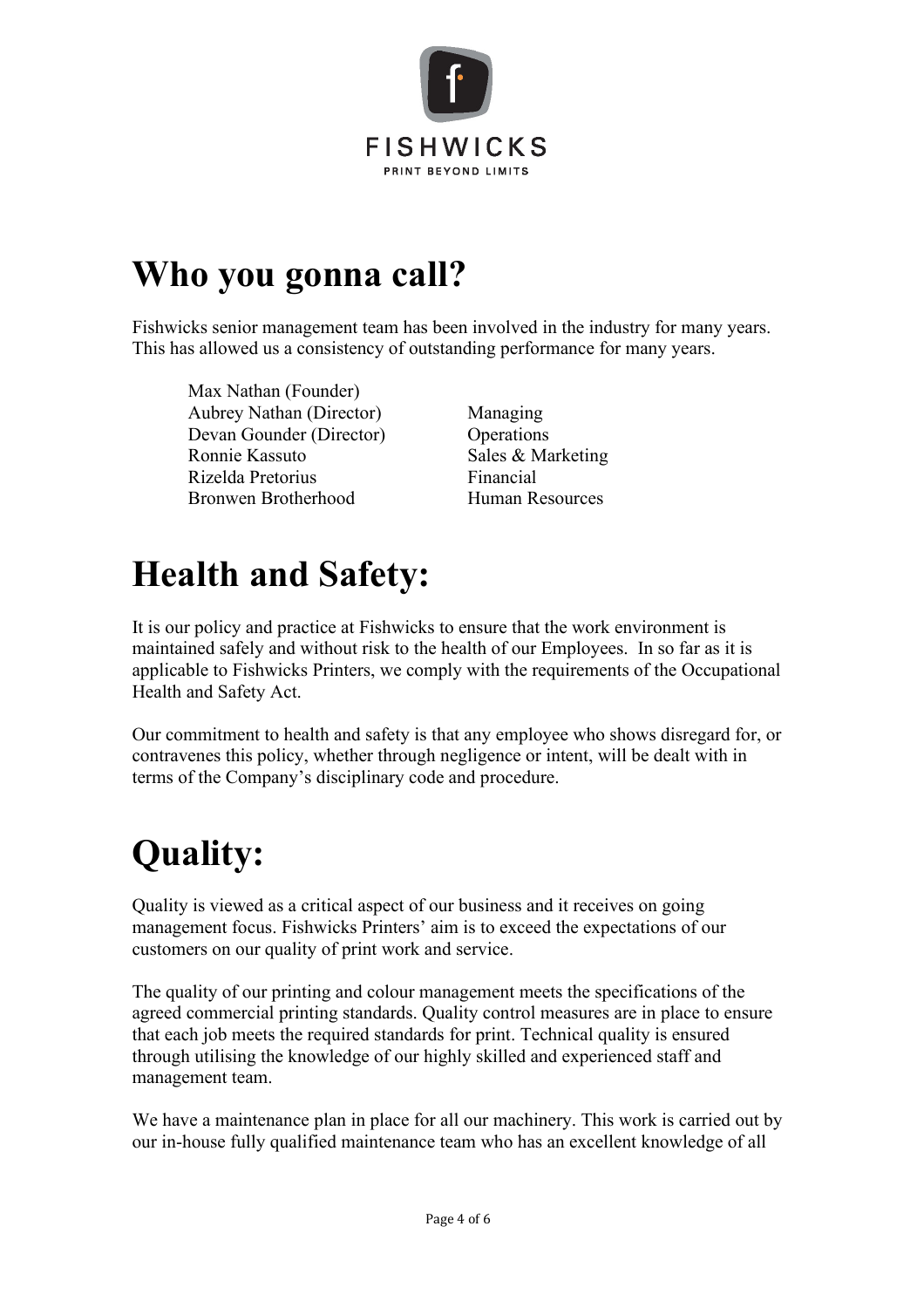

our equipment. To ensure that this level of competence is maintained ongoing training is provided.

Our program of ongoing investment in the latest technology is also beneficial to maintaining our world class quality standards.

#### **Environment:**

Fishwicks have a number of initiatives in place to ensure that we promote environmentally friendly practices.

This includes the disposal of solvents, machine oil and chemical waste through a certified waste disposal company. There is a procurement program whereby preference is given to environmentally safe consumables.

Our paper waste is sent for recycling and we have a process in place to separate out the metal, plastic and board so these materials can also be sent for recycling. Empty pallets are exchanged for pallets under load of inbound material from suppliers.

The waste material from the pre-press plant is disposed of through a certified waste disposal company.

When making equipment acquisitions, one of the issues we seriously consider is how the machine will impact less on the environment with a low carbon footprint.

# **Employment Equity:**

Fishwicks is committed to equitable employment in terms of race and gender, and will strive to represent the diverse demographic composition of the areas in which we operate as reasonably as is possible within our industry sector. The Company is also committed to promotion from within, wherever possible, and all vacancies are advertised internally before external recruitment takes place.

With regard to Equity, 27% of the shares of Fishwicks Printers are held by previously disadvantaged individuals.